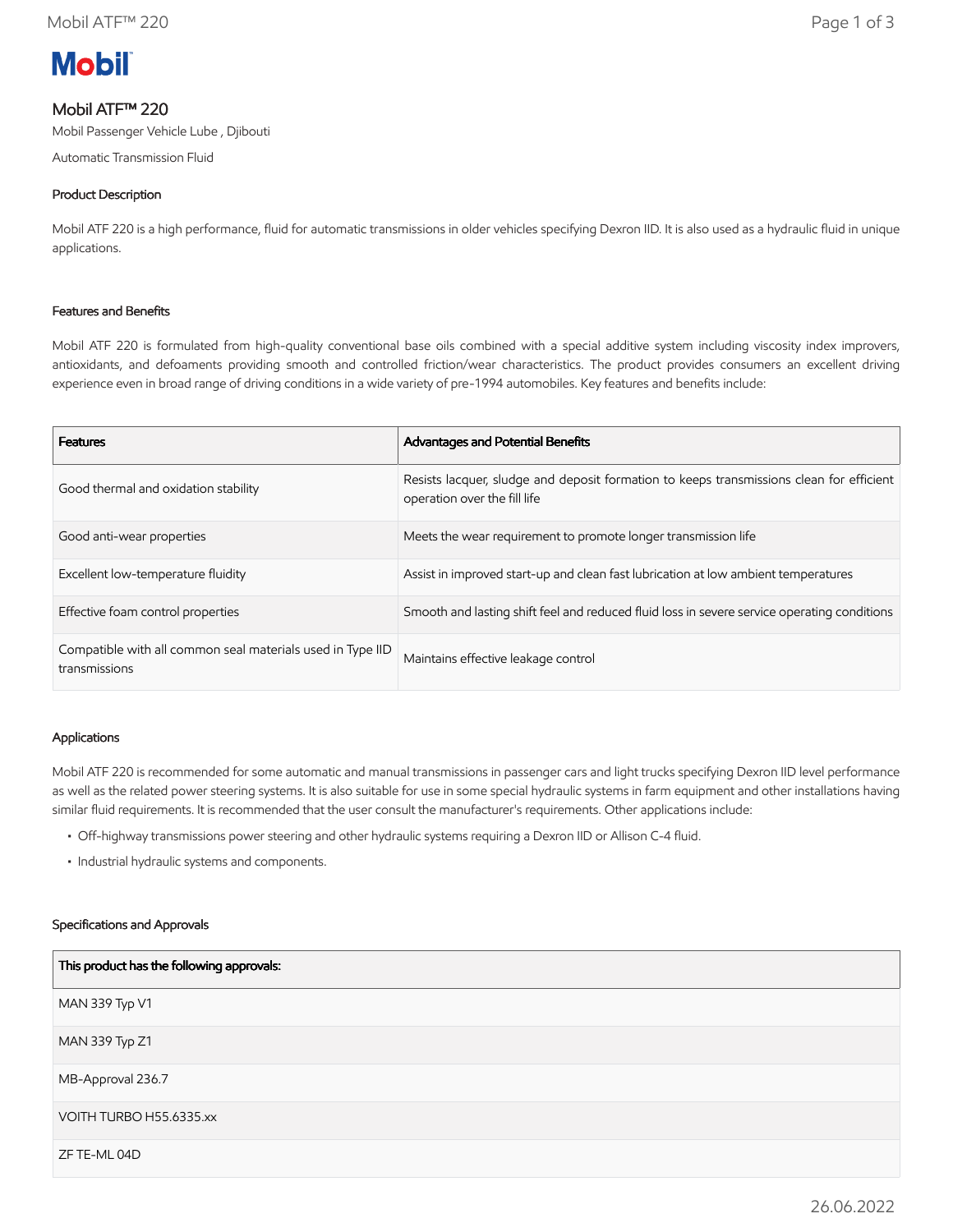## This product has the following approvals:

ZF TE-ML 11A

ZF TE-ML 14A

| This product is recommended for use in applications requiring: |
|----------------------------------------------------------------|
| Allison C-4                                                    |
| <b>CATERPILLAR TO-2</b>                                        |
| Ford ESR-M2C163-A2                                             |
| <b>GM DEXRON II</b>                                            |
| GM Type A Suffix A                                             |
| Renk Doromat                                                   |
| <b>VOLVO 97340</b>                                             |

## Properties and Specifications

| Property                                        |       |
|-------------------------------------------------|-------|
| Brookfield Viscosity @ -40 C, mPa.s, ASTM D2983 | 33000 |
| Color, Visual                                   | Red   |
| Density @ 15 C, g/ml, ASTM D4052                | 0.870 |
| Flash Point, Cleveland Open Cup, °C, ASTM D92   | 200   |
| Kinematic Viscosity @ 100 C, mm2/s, ASTM D445   | 7.0   |
| Kinematic Viscosity @ 40 C, mm2/s, ASTM D445    | 37.0  |
| Pour Point, °C, ASTM D97                        | $-44$ |
| Viscosity Index, ASTM D2270                     | 153   |

#### Health and safety

Health and Safety recommendations for this product can be found on the Material Safety Data Sheet (MSDS) @ [http://www.msds.exxonmobil.com/psims](http://www.msds.exxonmobil.com/psims/psims.aspx) /psims.aspx

All trademarks used herein are trademarks or registered trademarks of Exxon Mobil Corporation or one of its subsidiaries unless indicated otherwise.

05-2022 Mobil Oil Djibouti P.O. Box 93, Plateau du Marabout, Republic of Djibouti

### + 253 353 217

Typical Properties are typical of those obtained with normal production tolerance and do not constitute a specification. Variations that do not affect product performance are to be expected during normal manufacture and at different blending locations. The information contained herein is subject to